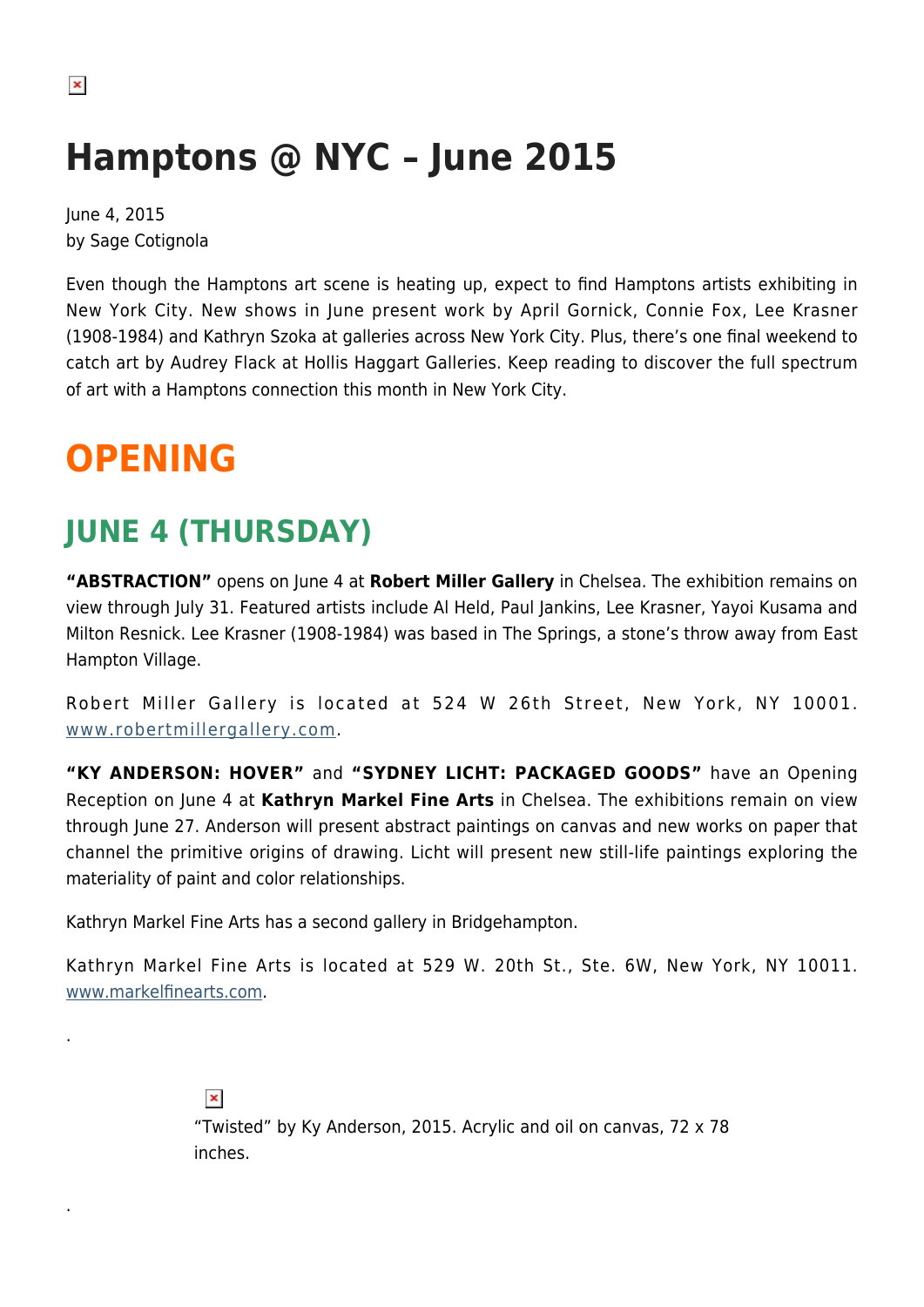**"LAND AND SEA"** opens on June 4 at **Danese / Corey** in Chelsea. The exhibition remains on view through July 31. A Reception takes place on June 4 at 6 p.m. The group exhibition features drawing, painting and photography by artists responding to aspects of the natural world. Exhibiting artists with Hamptons connections include April Gornik and Connie Fox.

Danese / Corey is located at 511 West 22nd Street, New York, NY 10011. [www.danesecorey.com.](http://www.danesecorey.com)

### **JUNE 24 (WEDNESDAY)**

**"SUMMERTIME SALON 2015"** opens on June 24 at **Robin Rice Gallery** in the West Village. The exhibition remains on view through September 6. Exhibiting artists include photographer Kathryn Szoka of Sag Harbor.

Robin Rice Gallery is located at 325 West 11th Street, New York, NY 10014. [www.robinricegallery.com.](http://www.robinricegallery.com)

### **JUNE 25 (THURSDAY)**

**"GALLERY ARTISTS PART XII"** opens on June 25 and continues through August 19 at Walter Wickiser Gallery in Chelsea. An Opening Reception will be held on June 25 from 6 to 8 p.m. The group show includes work by Roseline Koener. **Roseline Koener** is based in Westhampton and NYC.

Walter Wickiser Gallery is located at 210 11th Avenue, Suite 303, New York, NY 10001. [www.walterwicksergallery.com.](http://www.walterwicksergallery.com)

# **CLOSING**

### **JUNE 6 (SATURDAY)**

**"AUDREY FLACK: THE ABSTRACT EXPRESSIONIST YEARS"** closes on June 6 at **Hollis Taggart Galleries** on the Upper East Side. **Audrey Flack** is based in the Hamptons.

Hollis Taggart Galleries is located at 958 Madison Ave, New York, NY 10021. [www.hollistaggart.com.](http://www.hollistaggart.com)

### **JUNE 19 (FRIDAY)**

**"NIGHT CAGE: BRIAN KOKOSKA & CHLOE SIEBERT"** closes on June 19 at **Johannes Vogt Gallery** in Chelsea. For this installation, Kokoska has altered the gallery space entirely in baby pink using subtle variations in wall and carpet shades to set a disruptive and soothing environment for both his and Seibert's works. Kokoska will present hypnotic paintings of faces and monochromatic acquired object sculptures. Siebert will present two wall sculptures and a large head statue incorporating scale and expression to evoke psychological responses. **Brian Kokoska** is based in